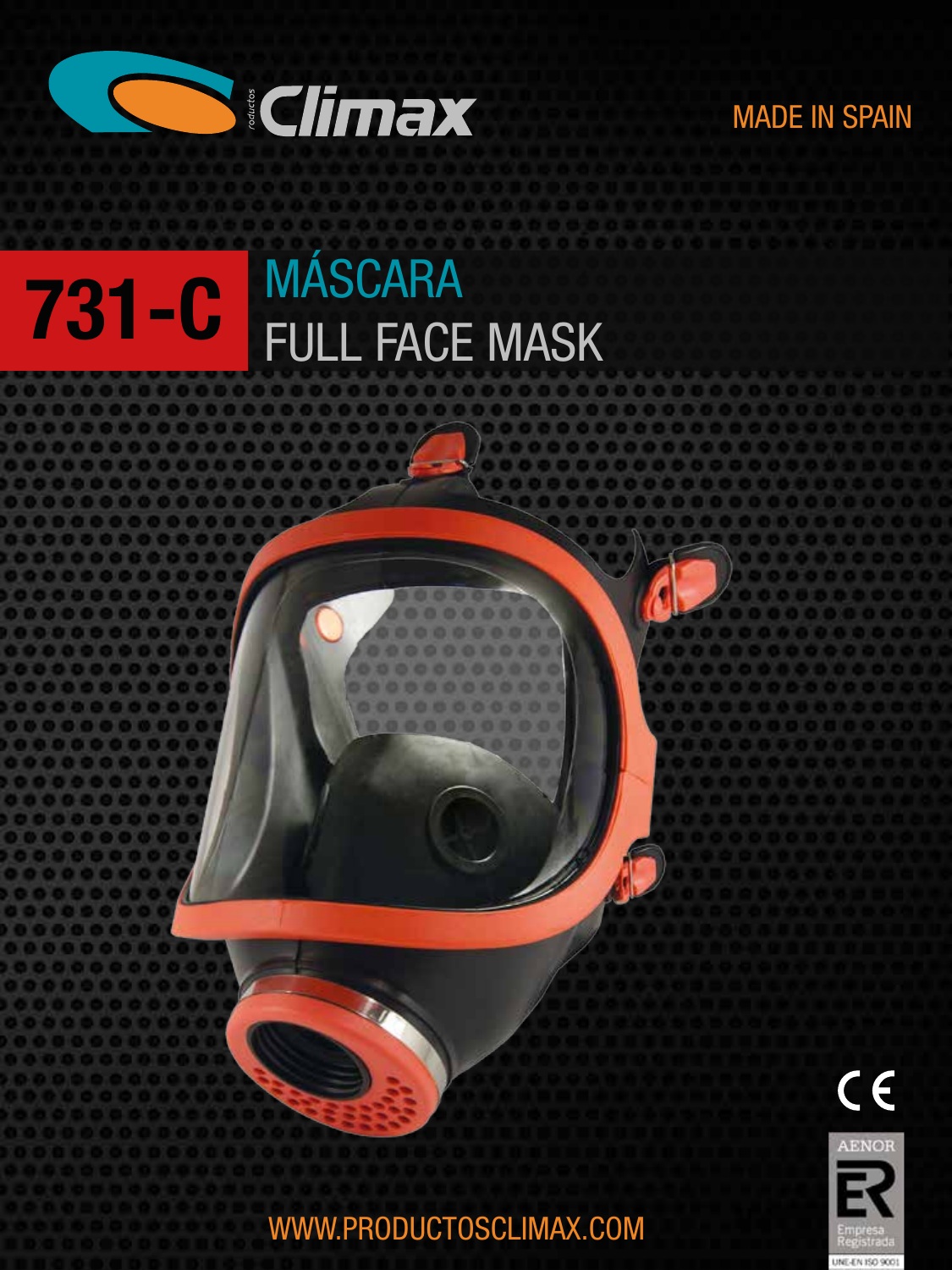

731-C **MÁSCARA** FULL FACE MASK

Descripción **Description** 

Características **Characteristics** 



MADE IN SPAIN<br>MADE IN SPAIN SPAIN SPAIN<br>COLOR Ideal para trabajar en atmósferas contaminadas cuya proporción de oxígeno contenido en el airea sea superior al 19,5% en volumen. La máscara es compatible con filtros contra gases, filtros contra polvos y filtros combinados que posean rosca de conexión estándar según norma EN 148/1.

#### Cuerpo

Características<br>
Characterístics<br>
Pantal Facial Facial Facial Facial Facial Facial Facial Facial Facial Facial Facial Facial Facial Facial Faci<br>
Pantal Facial Facial Facial Facial Facial Facial Facial Facial Facial Facial El cuerpo de la máscara se configura por inyección en caucho. Presenta cinco puntos de enganche que sirven para sujetar el arnés.

> Mascarilla interior: Fabricada en caucho termoplástico y equipada con dos válvulas de inhalación.

#### Conector

La máscara posee un conector del filtro, cuya rosca está normalizada según la norma UN EN 148/1:1999.

#### Visor

Visor panorámico de policarbonato, resistente a impactos y rayaduras. Amplio campo de visión.

#### Arnés

Fabricado en caucho natural y equipado con cinco puntos de anclaje.

Banda de transporte Banda de nuca fabricada en PVC ignífugo para sostener la máscara cuando ésta no está siendo utilizada.

Protección contra electricidad estática.

Apta para uso en atmósferas potencialmente explosivas (ATEX)

Peso: 0,580 kg ApplicationsIdeal for working in polluted environments with an oxygen content in the air of more than 19,5%. The mask is compatible with gas, dust and combined filters with a standard connection thread that complies with regulation EN 148/1.

#### Body

The body of the mask is made of injected natural rubber. There are five anchorage points to attach the clamp.

#### Inner Mask

This is in the interior of the mask'sbody. It is made of thermoplastic rubber and fitted with two inhalation valves.

#### Connector:

The mask has a filter connector with a thread that complies with the UN EN 148/1:1999 regulation.

#### Visor:

Transparent panoramic visor made of polycarbonate with an organic covering to protect it from scratching. Wide field of view.

#### Clamp

Made of natural rubber with five anchorage points.

### Carry strap

Neck band made of fire resistant PVC to hold the mask when it is not in use.

Protection against statit electricity (ATEX)

To use in a potentially explosive atmpospheres (ATEX)

Weight: 0,580 kg